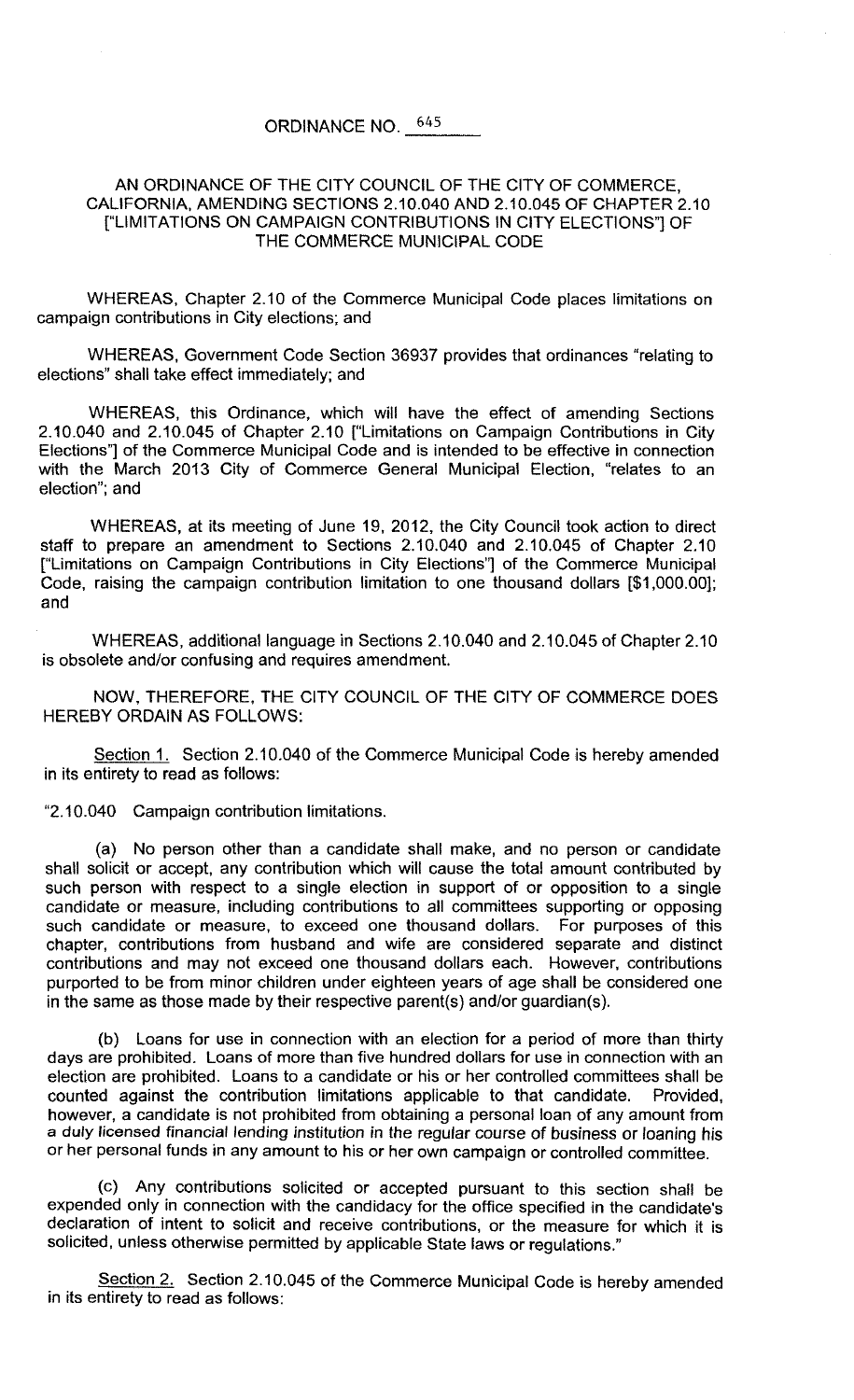"2.10.045 Campaign contribution limitations - Nonelection years.

Notwithstanding the provisions set forth in Section 2.10.040, no person other than a councilmember shall make, and no person or councilmember shall solicit or accept, any contribution which will cause the total amount contributed by such person with respect to any calendar year at which said councilmember has not declared his or her candidacy, including contributions to all committees associated with said councilmember in any way, to exceed one thousand dollars. For purposes of this chapter, contributions from husband and wife are considered separate and distinct contributions and may not exceed one thousand dollars each. However, contributions purported to be from minor children under eighteen years of age shall be considered one in the same as those made by their respective parent(s) and/or guardian(s)."

Section 3. Pursuant to the provisions of Section 36937 of the Government Code, this Ordinance shall take effect immediately upon adoption.

Section 4. If any section, subsection, subdivision, paragraph, sentence, clause, or phrase in this chapter or any part thereof is for any reason, held to be unconstitutional or invalid or ineffective by any court of competent jurisdiction, such decision shall not affect the validity or effectiveness of the remaining portions of this chapter or any part thereof. The City Council hereby declares that it would have passed each section, subsection, subdivision, paragraph, sentence, clause, or phrase thereof irrespective of the fact that any one (1) or more subsections, subdivisions, paragraphs, sentences, clauses, or phrases be declared unconstitutional, or invalid, or ineffective.

PASSED, APPROVED AND ADOPTED this 6th day of August 2012.

Lilia<sub>R</sub>. Leon Máyor

ATTEST:

Linda Kay Oliviery MMC **City Clerk** 

ORD (CH 2.10 - CAMP CONTRIB LIMITATIONS - AMENDMENT) 06/27/2012 lko; rev. 07/11/2012 lko